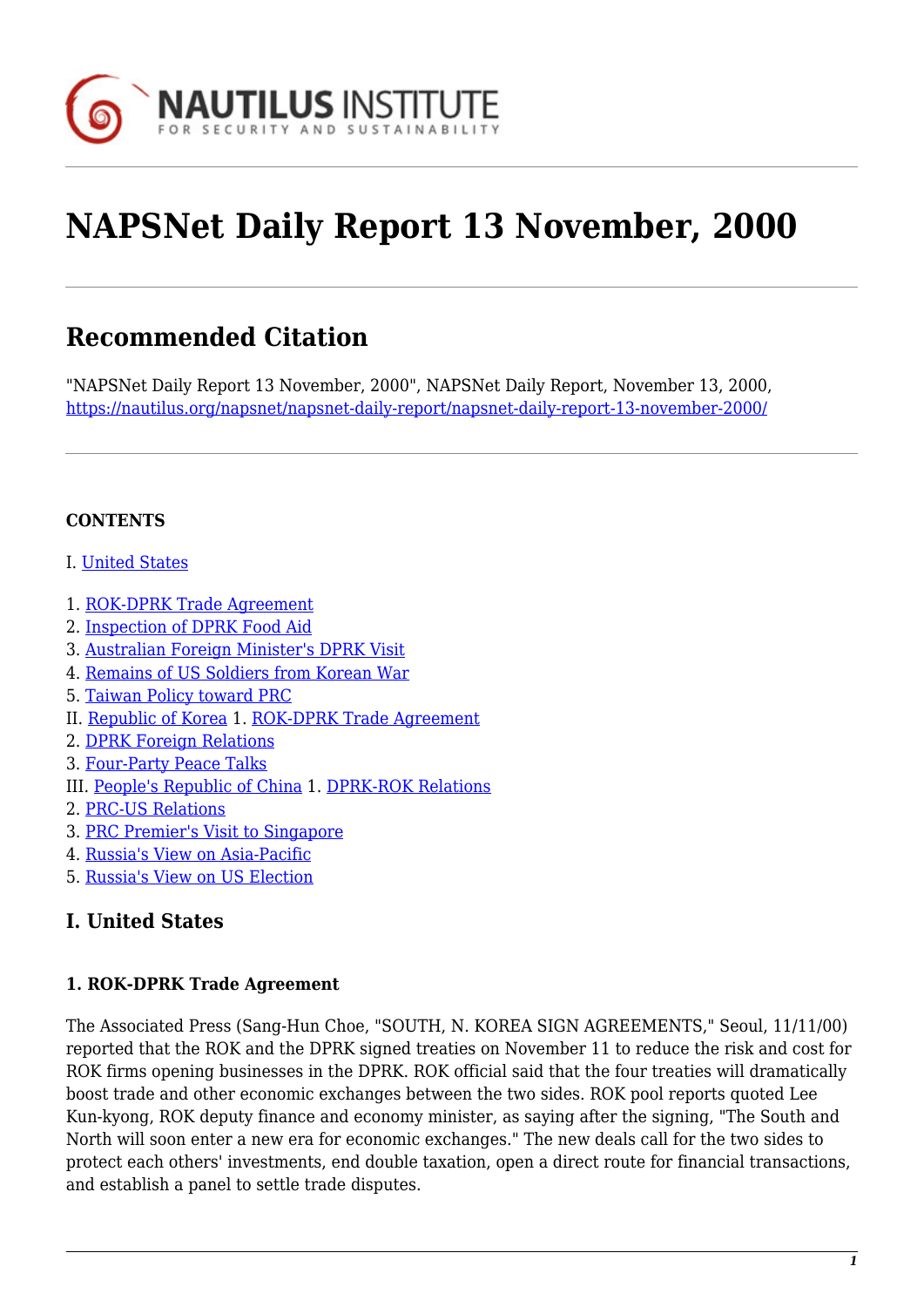#### **2. Inspection of DPRK Food Aid**

The Washington Post ("N. KOREA ALLOWS AID INSPECTIONS BY SOUTH," Seoul, 11/13/00) reported that according to ROK government officials on a visit to the DPRK, the DPRK allowed ROK officials for the first time to inspect some of its food storehouses to prove that it was not diverting outside aid to its military. The inspection was conducted by ROK government officials on a visit to the DPRK. They inspected some food warehouses near Pyongyang and Kaesong. The DPRK also provided a written statement detailing the distribution of 148,687 tons of food it has received from the ROK. [Ed. note: This article was included in the US Department of Defense's Early Bird news service for November 13, 2000.]

#### <span id="page-1-0"></span>**3. Australian Foreign Minister's DPRK Visit**

Agence France Presse ("DOWNER HAILS FORTHCOMING TRIP TO NORTH KOREA," Bandar Seri Bergawan, 11/11/00) reported that Australian Foreign Minister Alexander Downer said on November 11 that his visit to the DPRK would be a milestone in the DPRK's emergence from isolation. The three-day visit starting on November 14 will be the first by an Australian foreign minister since 1975, and the first ministerial visit since Australia resumed ties with the DPRK in May. Downer told reporters before meeting Japan's Foreign Minister Yohei Kono in Brunei, on the sidelines of the Asia-Pacific Economic Cooperation (APEC) meeting, "I think that it's important that we play our part as a significant country in the region to try to help bring North Korea in from the cold. I think a country like Australia can play an important part in the process of building confidence between North Korea and in particular the rest of the Asia- Pacific region." A Japanese foreign ministry official said that Kono did not ask Downer to raise the kidnapping issue during their meeting. The official said, "Mr. Kono understands that Mr. Downer is already aware of Japan's concerns. Mr. Downer assured Mr. Kono that he would brief him on his trip to North Korea. He told him that it's important for North Korea to become a member of the international community."

#### <span id="page-1-1"></span>**4. Remains of US Soldiers from Korean War**

The Associated Press (Eric Prideaux, "KOREAN WAR BODY REMAINS RETURNED," Tokyo, 11/11/00) reported that US Forces Japan spokeswoman Master Sergeant Eudith Rodney said that remains believed to be those of 15 soldiers missing in action since the Korean War were flown to Japan and handed over to the US military in a ceremony on November 11. Rodney said that Charles W. Jones, a representative from the US Defense Department Missing Personnel Office, in Japan lauded the DPRK government for its cooperation in the return of the remains. Rodney said that the remains will be taken to a US Army laboratory in Hawaii for identification and would afterward be returned to families. [Ed. note: This article was included in the US Department of Defense's Early Bird news service for November 13, 2000.]

#### <span id="page-1-2"></span>**5. Taiwan Policy toward PRC**

Agence France Presse ("TAIWAN PRESIDENT'S ADVISORY GROUP TO DECIDE ON 'ONE CHINA' IN A MONTH," Taipei, 11/13/00) reported that Shen Fu-hsiung, a member of Taiwan's ruling Democratic Progressive Party (DPP), said on Monday that Taiwan President Chen Shui-bian's advisory group on the PRC is expected to come up with a concrete proposal on the thorny "one China" issue in a month. Shen said, "One may feel a consensus is emerging. My personal idea is that there will be a breakthrough in between two weeks to a month. Our conclusion is very likely to go beyond the traditional way of thinking." He said the final report could suggest "how the one China is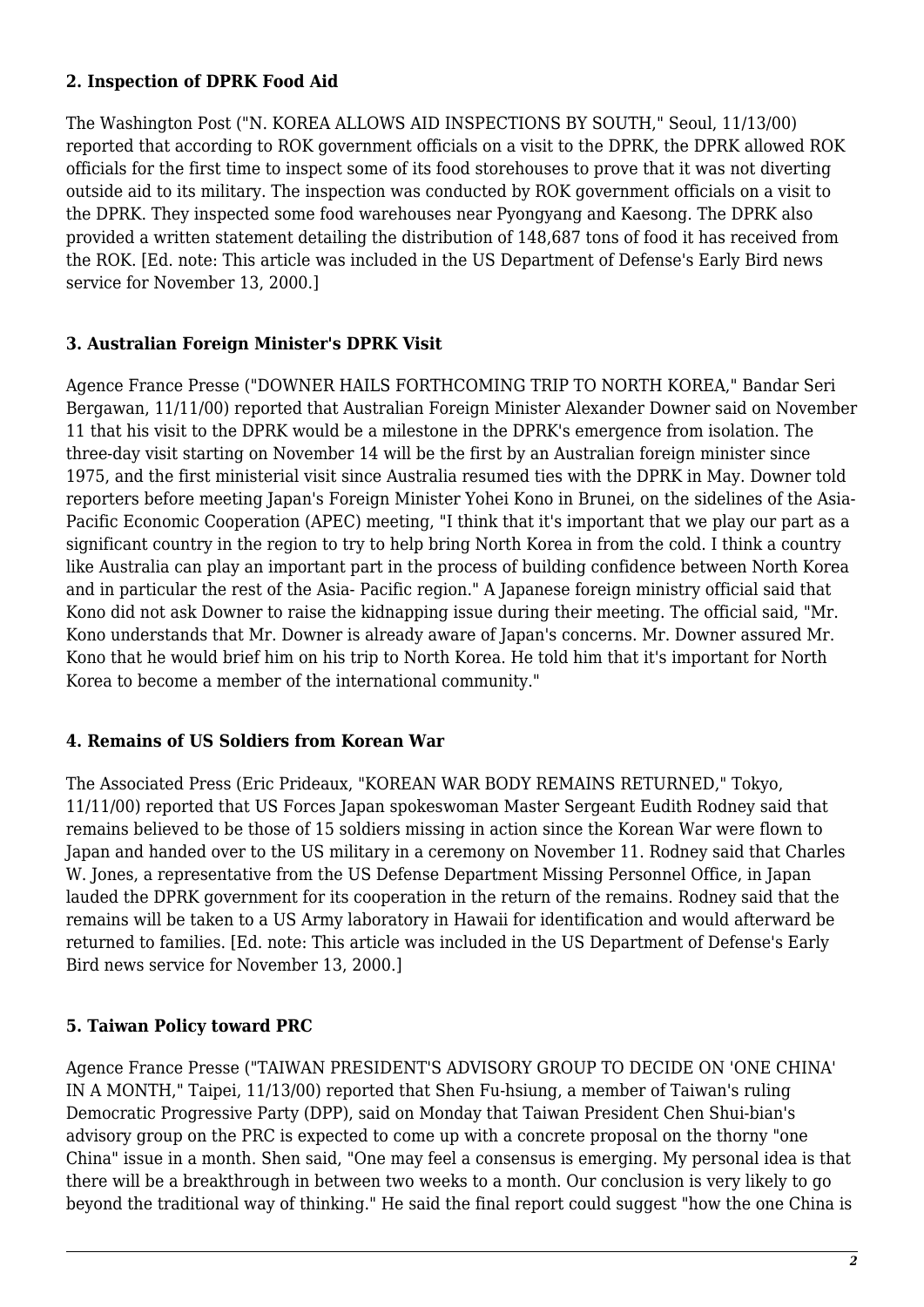to going be defined, and would Taiwan be part of its territory." Sources close to the group said that Robert Tsao, chairman of the United Microelectronics Corporation, had recommended at the closeddoor meeting that a referendum be held to decide if Taiwan is to be reunified with the PRC. The sources said that Tsao's proposal was generally backed by the group, which was named by Chen to work out a consensus in preparation for any rapprochement talks with the PRC. However, Taiwan's pro-reunification New Party (NP) head Hau Lung-pin said on November 12 that he and another NP legislator, Lai Shih-pao, dropped out of the group to protest what Hau said was the president's backing away from his previous commitments to "one China." Hau said that he had "stopped harboring any hopes on Chen. Chen has ducked the 'one China' issue."

### <span id="page-2-0"></span>**II. Republic of Korea**

#### <span id="page-2-1"></span>**1. ROK-DPRK Trade Agreement**

The Korea Herald (Joint Press Corps, "TWO KOREAS SIGN FIRST ECONOMIC AGREEMENT," Pyongyang, 11/13/00) and The Korea Times ("KOREAS FORGE 4-POINT ACCORD ON ECONOMIC COOPERATION," Seoul, 11/13/00) reported that delegates succeeded in signing the first working level inter-Korean economic pact on Saturday. The four part treaty would lay the groundwork for reducing risks of conducting trade to boost cross-border economic exchanges, officials said. Consequently, both governments agreed to guarantee each other's corporate investments, avert double-taxation, designate local banks to allow direct financial transactions, and establish a bilateral body to settle potential trade disputes. "Inter-Korean trade levels have been minimal so far but the agreement will allow for bilateral investments to grow," said DPRK chief delegate Jong Un-op, who is also the Chairman of the National Economic Cooperation Federation. However, both sides conceded that it is too early yet for the treaty to go into effect because both countries still need to approve it at the ministerial-level before passing it on to their respective parliaments. Although optimistic that the process would be moved expeditiously, officials ceded that this could take anywhere between one-to-three years.

#### <span id="page-2-2"></span>**2. DPRK Foreign Relations**

The Korea Herald (Kil Byung-ok, "MORE COUNTRIES ANNOUNCE TIES WITH N. KOREA," Seoul, 11/13/00) and The Korea Times ("AUSSIE FOREIGN MINISTER TO VISIT N. KOREA TUESDAY," Seoul, 11/11/00) reported that an ROK Foreign Ministry official said on Sunday that the Netherlands and Belgium have announced their decision to take steps for diplomatic normalization with the DPRK in earnest. "Both the Dutch and Belgian governments approved their diplomatic normalization initiatives with Pyongyang at their respective cabinet meetings last week," said the official, who requested not to be named. "The South Korean government welcomes such diplomatic moves by the European Union (EU) nations," the official said, adding the DPRK's integration into the international community is the most desirable way of achieving gradual, step-by-step changes in the DPRK.

#### <span id="page-2-3"></span>**3. Four-Party Peace Talks**

The Korea Herald (Shin Yong-bae, "N.K. MULLS RESUMING 4-WAY PEACE TALKS," Seoul, 11/13/00) reported that ROK officials said Sunday that the DPRK is considering resuming the fourway Korean peace talks that have been stalled for more than a year. The DPRK revealed its position when Foreign Minister Paek Nam-sun met a visiting PRC delegation comprised of government officials early this month, they said. "The North expressed its willingness to consider the resumption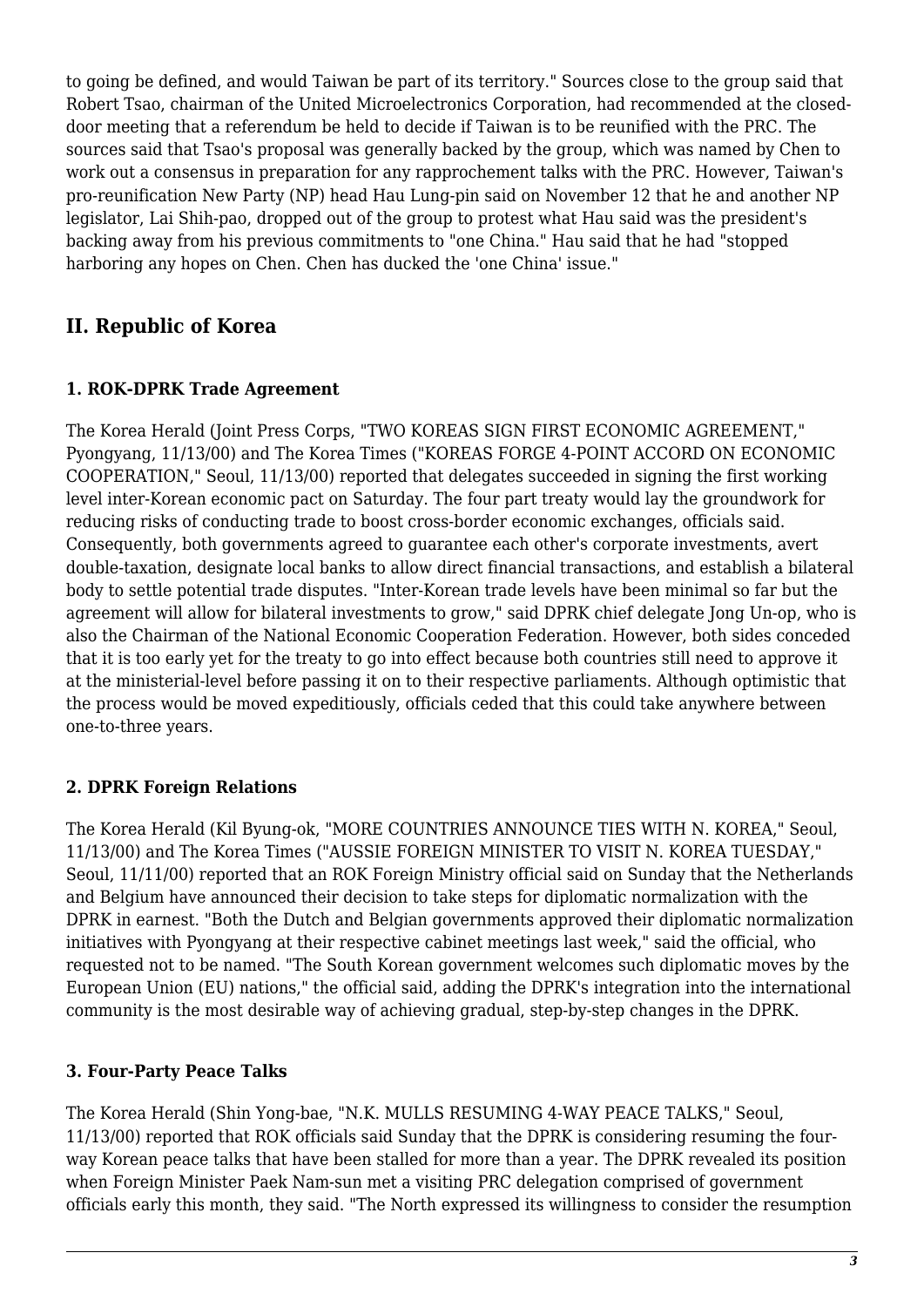of the four-way talks," said a ROK Foreign Ministry official, who asked to remain anonymous. [Ed. note: This article was included in the US Department of Defense's Early Bird news service for November 13, 2000.]

## <span id="page-3-0"></span>**III. People's Republic of China**

#### <span id="page-3-1"></span>**1. DPRK-ROK Relations**

Xinhua News Agency ("SOUTH-NORTH RECONCILIATION IS NOT IRREVERSIBLE," Seoul, 11/08/00, P3) and People's Daily (Wang Linchang, "KIM DAE-JUNG EMPHASIZES RECONCILIATION AND COOPERATION WITH DPRK," Seoul, 11/08/00, P6) reported that ROK President Kim Dae-jung said, when reporting to the Congress on the 2001 Administrative Program, that it is an irreversible historical trend for the DPRK and the ROK to reconcile and cooperate. The ROK will be, as it has always been, facilitating the reconciliation and cooperation process with the DPRK, Kim said. On ROK-DPRK relations in 2001, Kim said that the ROK will expand and develop exchanges and cooperation in all fields with the DPRK based on the existing confidence, with focus on establishing the institutional framework for lasting peace on the Peninsula. He pointed out that the ROK will consolidate its cooperation with Japan and US regarding its policy to the DPRK, and maintain unswervingly good relations with China and Russia. The improved relationship with the US and Japan will help to eliminate the cold-war situation on the Peninsula and influence positively the cooperation between international organizations and the DPRK.

People's Daily (Gao Haorong, "ROK PROPOSES FOR SOUTH-NORTH MILITARY CONTACT," Seoul, 11/10/00, P6) reported that the ROK Defense Minister sent a letter to the DPRK Defense Chief, proposing to hold ROK-DPRK military contacts to arrange the time and place of the second defense chiefs talks. According to media report, the DPRK expressed that it will reply as soon as possible.

#### <span id="page-3-2"></span>**2. PRC-US Relations**

People's Liberation Army Daily ("PRC CONDEMNS US'S NEWLY-SIGNED LAW," Beijing, 11/11/00, P6) and China Daily (Shao Zongwei, "NATION ACCUSES US OF INTERFERENCE," 11/10/00, P1) reported that PRC Foreign Ministry spokesperson Zhu Bangzao and leader of the Foreign Affairs Committee of the Chinese National People's Congress (NPC) both made remarks on the US President's signing into law the Foreign Operations, Export Financing and Related Programs Appropriation Act of 2001. The NPC statement noted that the act, containing a number of anti-China provisions, interferes in China's internal affairs and undermines China's interests by focusing on the issues of Taiwan, human rights and Tibet. Zhu Bangzao said that the PRC has make solemn representations to the US over the appropriation act. The PRC is "strongly displeased" and "firmly opposed" to the signing, said Zhu. According to the Associated Press, the act authorized funds to support non-governmental organizations that seek democracy in the PRC and to buy land for Tibetan refugees living in northern India. It also requires the US administration to consult with Congress on the sale of weapons to Taiwan.

China Review (Xia Liping, "US PRESIDENTIAL ELECTION AND SINO-US RELATIONS," November 2000, No. 35) published an article on the new US President's global strategy and its implication on PRC-US relations. Judging from the recently released documents, the presidential candidates' speeches and their party platforms, he predicted that US foreign policy would show continuity no matter who is elected. The adjustments will be mainly strategically oriented. Xia argued that the mainstream view in the US concerning the US international position in the new century is that the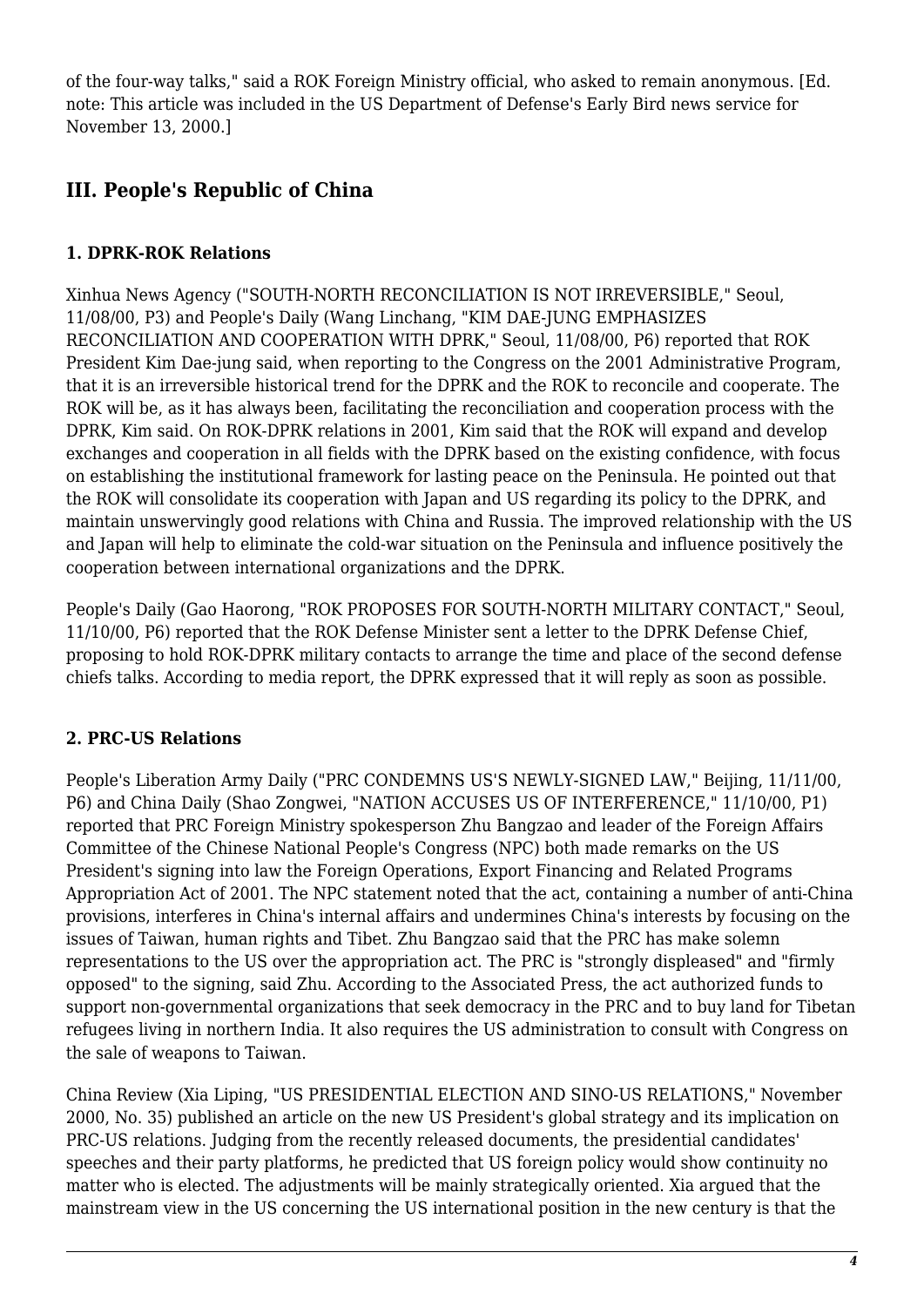US is still leading the world. There is no obvious divergence between the two political parties in this regard. Concerning what kind of roles and means the US should play to maintain its national interests, the Democrats and Republicans have consensus on leading the world, the only difference being the way to achieve this goal. On the China issue, Permanent Normal Trade Relations has secured support from both parties. Although they diverge on how to define PRC-US relations, neither Gore nor Bush mentioned the "constructive partnership." Xia concluded that due to the common interests existing between PRC and US on regional security, economy and other areas, the basic guiding policy will remain a mixture of engagement and containment.

#### <span id="page-4-0"></span>**3. PRC Premier's Visit to Singapore**

People's Daily ("ZHU RONGJI WILL VISIT SINGAPORE," Beijing, 11/10/00, P1) reported that PRC Foreign Ministry spokesperson Zhu Bangzao announced at a press conference that PRC Premier Zhu Rongji will visit Singapore from November 24-25 at the Singapore Premier's invitation. Premier Zhu will attend this year's summit meeting of members of the Association of Southeast Asian Nations (ASEAN) and the PRC, Japan and ROK, and another summit between the ASEAN member states and the PRC later this month. Zhu Bangzao said, "China hopes that the summits will further strengthen mutually beneficial cooperation among countries in East Asia and enhance their understanding and trust." On the sideline of the summits, a trilateral meeting between the PRC, Japan and the ROK has been scheduled and cooperation will be the main topic, according to the spokesman.

#### <span id="page-4-1"></span>**4. Russia's View on Asia-Pacific**

Xinhua News Agency ("ASIAN COUNTRIES STILL TOP PUTIN'S AGENDA," Singapore, 11/09/00) reported that, in an article published on November 8, Russian President Vladimir Putin said that Russia will continue to tilt its foreign policy towards Asia and is examining practical projects aimed at turning the region into a common home. Writing in Singapore's Straits Times newspaper, Putin mentioned power engineering, environmental protection and the development of transport links as among the possible areas for cooperation between Russia and its Asian neighbors. Putin wrote, "Russia foreign policy has made a decisive turn towards the Asia-Pacific in the past few years. This policy will be continue." He added, "I think the time has come for us and the countries of the Asia-Pacific region to go from words to deeds, that is, to build up economic, political and other contacts." Russia in return was open to foreign investment to upgrade its transport network and container terminals in the Far East and in St. Petersburg to speed cargo shipments on the Trans-Siberian Railway. Russia's network of satellites could be used by Asia-Pacific Economic Cooperation (APEC) countries for meteorological and environmental purposes and to prospect for natural resources, Putin added. Without mentioning US influence in Asia, Putin said that the region would always need Russia, both to maintain stability and security and to ensure a balance of interests.

#### <span id="page-4-2"></span>**5. Russia's View on US Election**

People's Daily (Sheng Shiliang, "RUSSIA HOPES TO CONTINUE EQUAL DIALOGUE WITH US," Moscow, 11/08/00, P6) reported that Russian political elites made remarks on the eve of US Presidential election, concluding that the result of the election will not have a fundamental impact on Russia-US relations and hoping that the two countries will continue their dialogue. The Deputy Director of the Russian Presidential Office told Russia's Itar-Tass News Agency that Russian authorities are preparing to cooperate with the US government under any future President. Russia hopes to develop mutually beneficial relations with the US in bilateral and international affairs, he added. The Chairman of the Russian Duma said on November 7 that a candidate's speech at this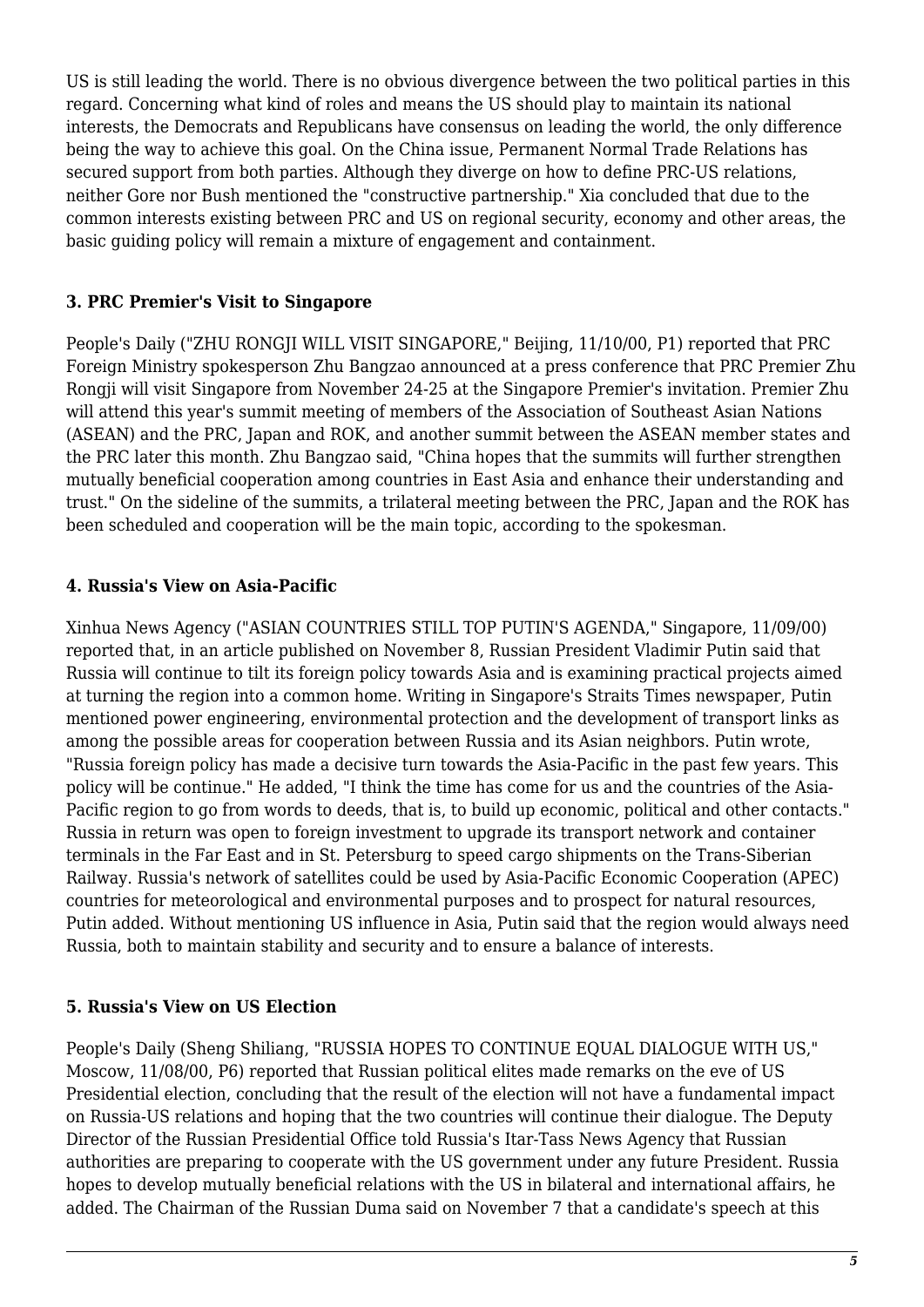time would have little say on the practical policies of US toward Russia later. He said that Russia has accumulated lots of experiences on dealing with US parties' leaders. The leader of the Russian Duma's Communist Group also pointed out that both the Democratic and Republican Parties have no fundamental divergences on basic values, and both seek to maintain US interests in the global sphere.

The NAPSNet Daily Report aims to serve as a forum for dialogue and exchange among peace and security specialists. Conventions for readers and a list of acronyms and abbreviations are available to all recipients. For descriptions of the world wide web sites used to gather information for this report, or for more information on web sites with related information, see the collection of [other](http://nautilus.org/kiosk/weblinks.html) [NAPSNet resources.](http://nautilus.org/kiosk/weblinks.html)

We invite you to reply to today's report, and we welcome commentary or papers for distribution to the network.

Produced by [the Nautilus Institute for Security and Sustainable Development](http://nautilus.org/admin/about.html) in partnership with: International Policy Studies Institute Seoul, Republic of Korea [The Center for Global Communications](http://aska.glocom.ac.jp/default.html), Tokyo, Japan Center for American Studies, [Fudan University](http://www.fudan.edu.cn/English/nsindex.html), Shanghai, People's Republic of China [Monash Asia Institute,](http://www.adm.monash.edu.au) [Monash University](http://www.monash.edu.au/), Clayton, Australia

Timothy L. Savage: [napsnet@nautilus.org](mailto:napsnet@nautilus.org) Berkeley, California, United States

Gee Gee Wong: [napsnet@nautilus.org](mailto:napsnet@nautilus.org) Berkeley, California, United States

Robert Brown: [napsnet@nautilus.org](mailto:napsnet@nautilus.org) Berkeley, California, United States

Kim Hee-sun: [khs688@hotmail.com](mailto:khs688@hotmail.com) Seoul, Republic of Korea

Hiroyasu Akutsu: [akutsu@glocomnet.or.jp](mailto:akutsu@glocomnet.or.jp) Tokyo, Japan

Peter Razvin: [icipu@glas.apc.org](mailto:icipu@glas.apc.org) Moscow, Russian Federation

Yunxia Cao: [yule111@sina.com](mailto:yule111@sina.com) Shanghai, People's Republic of China

Dingli Shen: [dlshen@fudan.ac.cn](mailto:dlshen@fudan.ac.cn) Shanghai, People's Republic of China

John McKay: [John.McKay@adm.monash.edu.au](mailto:John.McKay@adm.monash.edu.au) Clayton, Australia

Leanne Payton: **[lbpat1@smtp.monash.edu.au](mailto: lbpat1@smtp.monash.edu.au)** Clayton, Australia